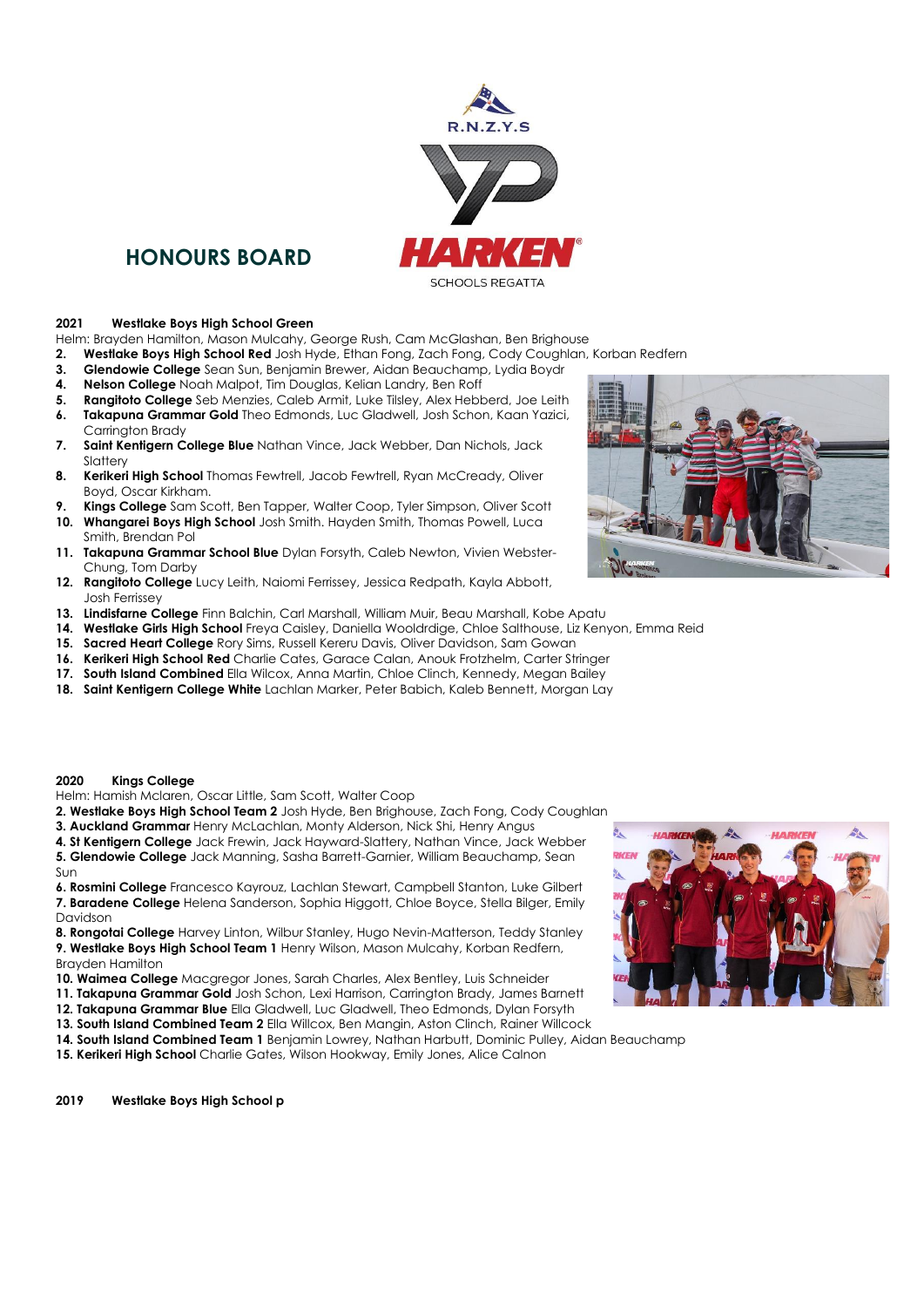Helm: Robbie McCutcheon, Henry Wilson, Ryan Harden, Thomas Mulcahy

**2. Auckland Grammar** Luke Cashmore, Monty Alderson, Henry McLachlan, Henry Angus **3. Kings College** Hamish Mclaren, Oscar Little, Chester Duffett, Nic Yates

**4. Rongatai College** Albert Stanley, Harvey Linton, Hugo Nevin-Matterson, Wilbur Stanley **5. Kerikeri High School** Jamie Framis Hatguindey, Jack Honey, Jack Dalbeth-Hudson, Maeve White

**6. St Kentigern College** Jack Frewin, Alex Cowan, Adam Mustill, Jack Hayward-Slattery **7. Rosmini College** Francesco Kayrouz, Campbell Stanton, Lachlan Stewart, Ned Barry/Luke Gilbert

**8. Kristin School** Jack Rush, James Baker, Henry Elworthy, Claude Loomes

**9. Takapuna Grammar Blue** Ella Gladwell, Dylan Forsyth, Callum Richards, Luc Gladwell **10. Takapuna Grammar Yellow** Josh Schon, Carrington Brady, Conrad Butler, James Barnett

**11. Epsom Girls Grammar** Rachael Willison, Andre Bennett, Rebecca Morgan, Kate Martin

**12. Avondale College** Jessica Ninnes, Gavin Ninnes, Bradley Nauck, Alistair Charles

#### **2018 Selwyn College**

Helm: Eli Liefting, Michelle Keenan, Craig Keenan, Harry Butler

**2. Rosmini College** Francesco Kayrouz, Cambell Stanton, Thomas Hyde, Roman Shipton **3. Westlake Boys High School A** Robbie McCutcheon, Henry Wilson, Ryan Harden, Charlie Loughran

**4. St Kentigern College** Jack Frewin, Adam Mustill, Ryan Walker, Jack Floyd

**5. Kristin School B** Jack Rush, Ben Gentry, Claude Loomes, Henry Elworthy

**6. Westlake Boys High School B** Thomas Mulcahy, Brayden Hamilton, William Clough, Blake **McGlashan** 

- **7. Auckland Grammar B** Lewis Anderson, George Angus, Monty Alderson, Henry Angus
- **8. Kings College** Hamish McLaren, Chester Duffett Oscar Little, Olivia Scantlebury

**9. Takapuna Grammar** Jono Weston, Danielle Schon, Josh Schon, Conrad Butler

**10. Auckland Grammar A** Sam Morgan, Pat Morgan, Will Shapland, Henry McLachlan

**11. Kristin School A** Josh Berry, James Baker, Carrington Brady, Thomas Crook

**12. Whangarei Boys High School** Oliver Murphy, Robbie Hopkins, Liam Holroyd, Josh Smith

- **13. Avondale College** Gavin Ninnes, Jessica Ninnes, Sam Charles, Max Dowling
- **14. Cambridge High School** Hamish Elliott, Callum Ewing, Sarah Eastwood, TeHaerenga Mulvey-Griggs
- **15. KeriKeri High School B** Cleo Boyd, Sam Dobbs, Wilson Hookway, Emily Jones
- **16. KeriKeri High School A** Kaya Tobin, Rodrigo Pinochet, Maeve White, Chris Geerkens **17. St Cuthberts College** Madison Louwenberg, Ines Horton, Mia Horton, Elizabeth Hayman

# **2017 KeriKeri High School**

Helm: Frankie Dair, Alice Autet, Jack Dalbeth-Hudson, Jack Bunce

- **2. Marlborough College** Ali Gifford, Iolo Adams, Toby Gregory, Nick Williams
- **3. Westlake Boys High School** Tom Fyfe, Blake Nicholson, Harry Milne, Matt Jacobi
- **4. Selwyn College** Harry Butler, Eli Liefting, Craig Keenan, Michelle Keenan
- **5. Rosmini College** Francesco Kayrouz, Campbell Stanton, Thomas Hyde, Roman Shipton
- **6. Kristin School 1** Jackson Keon, Josh Berry, Henry Haslett, Thomas Cook
- **7. Auckland Grammar** Lewis Anderson, George Angus, Tom Hussona, Mitch Jackson

**8. Takapuna Grammar** Jono Weston, Danielle Schon, Conrad Butler, Josh Schon

**9. Kings College** Jordan Stevenson, Rose Dickson, Annabelle Cave, Hamish McLaren

**10. Whangarei Boys High School** Keiran Ruffel, Ben Alabaster, Oliver Murphy, Robbie Hopkins

**11. Glendowie College** Jonathan Turnbull, Claude Mckeogh, Sam Liddell, Matthew Brewer

- **12. Kristin School 2** Jack Rush, James Baker, Ben Gentry, Henry Elworthy
- **13. Bay of Islands Combined** James Sheldon, Holly McNeill, Isabella Boyd, Joanna Sophie Schmude
- **14. St. Kentigern College 2** Braydon Bertelson, Ryan Walker, Jack Floyd, Thomas MacPherson
- **15. Mahurangi College** Matthew Leydon, William Paterson, Tyler Davis, Kate Niccolls
- **16. St. Kentigern College 1** Jack Frewin, Mel Kirkman, Adam Mustill, Lucy Scarborough
- **17. Kerikeri High School 2** Chris Geerkens, Emilie Jones, Ella Collins, Maeve White

## **2016 Kristin School**

Helm: Henry Haslett, Leonard Takahashi, Lachlan Grimwade, Oscar Gunn

**2. KeriKeri High School** Frankie Dair, Jack Dalbeth-Hudson, Amber Hookway, Jack Bunce

**3. Westlake Boys High School** Tom Fyfe, Harry Milne, Blake Nicholson, Matt Jacobi

**4. Opua Combined Schools** Lewis Kirkman, Rebecca Hornell, Isabella Boyd, Jono Barnett

**5. Rangitoto College** Nick Egnot-Johnson, Kerensa Jennings, Saffron Nixon, Josh Armit

**6. Auckland Grammar A** Sam Morgan, Lewis Anderson, George Angus, Tom Hussona

**7. Auckland Grammar B** Patrick Morgan, Luke Cashmore, Will Shapland, Mitch Jackson

**8. Kings College** Jordan Stevenson, Annabel Cave, Zelda Ladefoged, Marco Hull

**9. Rarotonga Sailing Club** Teakuao (Tex) Framhein, Hamish Wyllie, Tyler Davis, Toutika Ioane

**10. Wellington College** Finn Wright, Tim Rutherford, Charlie Parker, Fabian Bevaridge

**11. St. Cuthberts College** Xanthe Copeland, Sydney Pettitt, Grace Dickson, Olivia Hobbs

**12. Kristin School** Josh Berry, Matt Berry, Ben Gentry, Thomas Cook

**13. St. Kentigern College** Thomas Morton, George Kirkman, Crystal Sun, Ben Nathan

**14. Glendowie College** Greg Hunter, Sabina Ishigaki, Amelia Masters, Matthew Brewer

**15. Nelson College** Alexander Borrell, Angus Johnston, Owen Jemmett, Hugo Allais









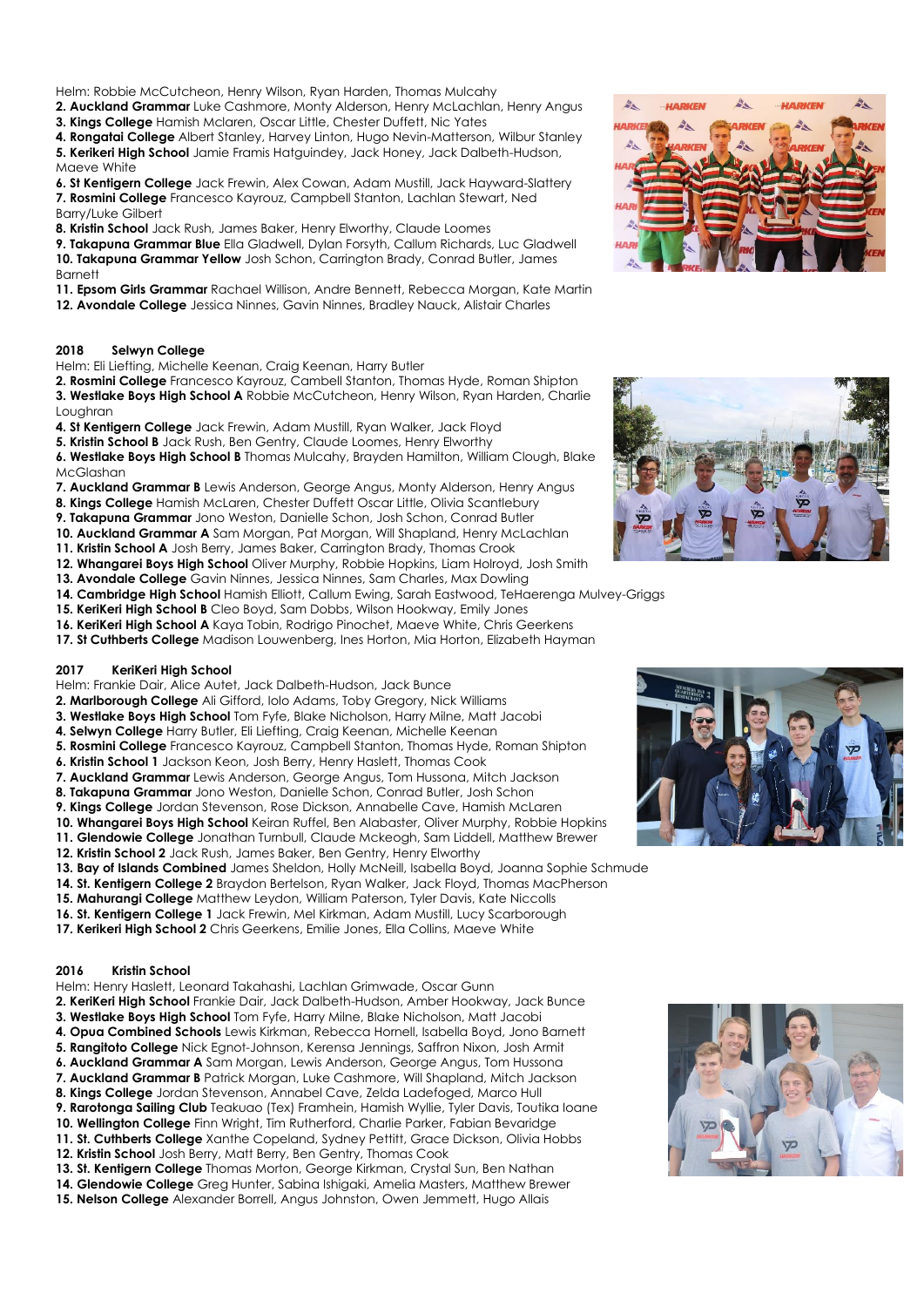## **16. Sacred Heart College** Sebastian Lardies, Matt Connolly, Pablo Schone de la Neutz, Matthew Ross

#### **2015 Auckland Grammar**

- Helm: Sam Morgan, Tommy Hayes, Alex Wotton, Alejo Pedriera
- **2. Hutt International Boys School** George Gautrey, Henry Gautrey, Will Martel, Jackson Rich
- **3. St. Kentigern College** George Kirkman, Thomas Morton, Stephanie Kirkman, James Delegat
- **4. Kristin School A** Leonard Takahashi-Fry, Rory McCutcheon, Oscar Gunn, Jack Rogers
- **5. Albany Senior High School** Ellie Lane, Logan Beckman, Sam Beckman, Patrick Williamson
- **6. Rangitoto College** Matt Kelly, Saffron Nixon, James Jennings, Ashton Bainbridge-Welch
- **7. Westlake Boys High School** Josh Handa, Michael Stern, Tom Fyfe, Matt Jacobi
- **8. Kristin School B** Lachlan Grimwade, Finley Beavis, Hamish McGill, Joe Gauld
- **9. St. Cuthberts College** Xanthe Copeland, Grace Dickson, Chloe Fuge, Olivia Hobbs
- **10. Kings College** Henry Haslett, Marco Hull, Jeremy Schoeller, Jordan Stevenson
- **11. KeriKeri High School** Patrick Harris, Susannah Colbatz, Michaela Hawkins, Holly King
- **12. Mount Albert Grammar** Chelsea Rees, Milan Bonkovich, Nathan Rhodes-Hasler, Edwin Stanton
- **13. Glendowie College** Lisa Dartnall, Sabina Ishigaki, Noam Whiteside, Gregory Hunter
- **14. Diocesan School for Girls** Charlotte Porter, Zelda Ladefoged, Eleanor Carll, Anabel Cave
- **15. Wentworth College** Liam Herbert, Mel Hopkins, Cameron Hughes, Sam Haggerty
- **16. Mahurangi College** Tyler Davis, Raphael Staddon-Ward, Heather Niccolls, Brooke Adamson
- **17. Botany Downs Secondary College** Samuel Hewitt, Oliver Gale, Adam Swinburne, Austin Hornby
- **18. Auckland Grammar B** Lewis Anderson, Mitchell Jackson, William Geldard, Pat Morgan
- **19. Nelson College** Kit Vining, Owen Jemmett, Hugo Allais, Alexander Borrell

## **2014 Kristin School**

Helm: Leonard Takahashi-Fry, Sam Hassall, Rory McCutcheon, Oscar Gunn

- **2. Glendowie College** William McKenzie, Greg Hunter, Lisa Dartnall, Noam Whiteside
- **3. Kings College** Henry Haslett, Nick Jacobi, Harry Mander, Angus McKenzie

**4. Hutt International Boys School** – George Gautrey, Callum Pritchard, Dan McDowall, Jono Francis

**5. KeriKeri High School** – Patrick Harris, Laurie Chaplin, Georg Leistenschneider, Chris Smith **6. St. Kentigern College** – Stephanie Kirkman, James Delegat, Nick Cotter, Tom Morton

**7. Auckland Grammar** – Sam Simpson, Matt Morgan, Alex Wotton, Fred Bruinsma-Fogerty

**8. Rangitoto College** – Matt Kelly, James Jennings, Ashton Bainbridge, Nick Baxter

**9. Westlake Boys High School** – Josh Handa, Michael Stern, Tom Fyfe, Blake Nicholson

**10. Canterbury Combined Schools** – Holly Harris, Anna Woods, Fenella Bowater, Ella Harris **11. Takapuna Grammar School** – Aidan Nicholas, Airi Kawana, Chris Coleman, Jonathon Weston

- **12. Mahurangi College** Jordan Stevenson, Savannah Gordon, Tristan Gill, Pia Schuster
- **13. Long Bay College** Joe Buckley, Ziggy Smith, Daniel Orams, Adam Buckley
- **14. Kristin School** Hamish McGill, Luke Hardie, Joe Gauld, Lachy Grimwade

#### **2013 Hutt International Boys School**

Helm: George Gautrey, Callum Pritchard, Dan McDowall, Jono Francis

**2. KeriKeri High School** – Harris Bindon, Steffen Schoellmann, Ned Dalbeth-Hudson, Nik Black **3. King College** – Rahul Makam, JJ Marie, Leo Pagani, Angus McKenzie

**4. Auckland Grammar** – Sam Simpson, Alex Wotton, Fred Bruinsma-Fogerty, Max van Stom

**5. Mahurangi College** - Angus Adamson, Tim Snedden, Shannen Mills, Tristan Gill

**6. St. Kentigern College** - Tom Morton, Nick Cotter, Jack Hemsworth, Stephanie Kirkman

**7. Long Bay College** - Joe Buckley, Philipp Lange, Kelly Bingham, Anna Ankersmit

**8. Canterbury Combined Schools** – Jess Sullivan, Fenella Bowater, Anna Wood, Xanthe Bowater

**9. Westlake Boys High School** – Sam Wallis, Michael Stern, Nick Clark, Tom Duffett

**10. Rangitoto College** - Charlotte Moss, Nicholas Baxter, Matthew Kelly, Cameron Moss

# **2012 St. Kentigern College**

- Helm: Michelle Tait, Jake Tyndall, Jess Allen, Joseph Kearney
- **2. KeriKeri High School** James Ayr, Matthew Bindon, Nik Black, Alex Bryning

**3. St. Kentigern College** – George Brasell, Theo Lawson, Stephanie Kirkman, Jamie Faulconbridge

- **4. KeriKeri High School** Sam Brierly, Harris Bindon, Ned Dalbeth Hudson, Chris Smith
- **5. Canterbury Schools Team** Jay Harris, Xanthe Bowater, Tom Wooding, Daniel Wylie
- **6. Kings College** Jack Collinson, Nick Jacobi, JJ Marie, Angus McKenzie
- **7. Westlake Girls High School**  Holly Hamlin, Amber Capon, Teau McKenzie, Olivia Hamlin
- **8. Rangitoto College** Liam Closey, Alex Burrow, James Jennings, Charlotte Moss
- **9. Westlake Boys High School** Sam Schofield, Jo Mils, Sam Wallis, Nick Clarke

**10. Hillcrest High School** – Issac McHardy, Tayla McHardy, Holly McHardy, Robyn de Lange

- **11. Kristin School** Will Cobb, Elise Beavis, Oscar Gunn, Henry Wouters
- **12. Glendowie College** Scott Webber, Arkady Edmunds, Emma McKenzie, Lisa Dartnall
- **13. Long Bay College** Joe Buckley, Philipp Lange, Callum Ferguson, Anna Ankersmit
- **14. Wentworth College** Matthew Hughes, Mollie Durey, Rachael McFarlane, Will Taylor





![](_page_2_Picture_61.jpeg)

![](_page_2_Picture_62.jpeg)